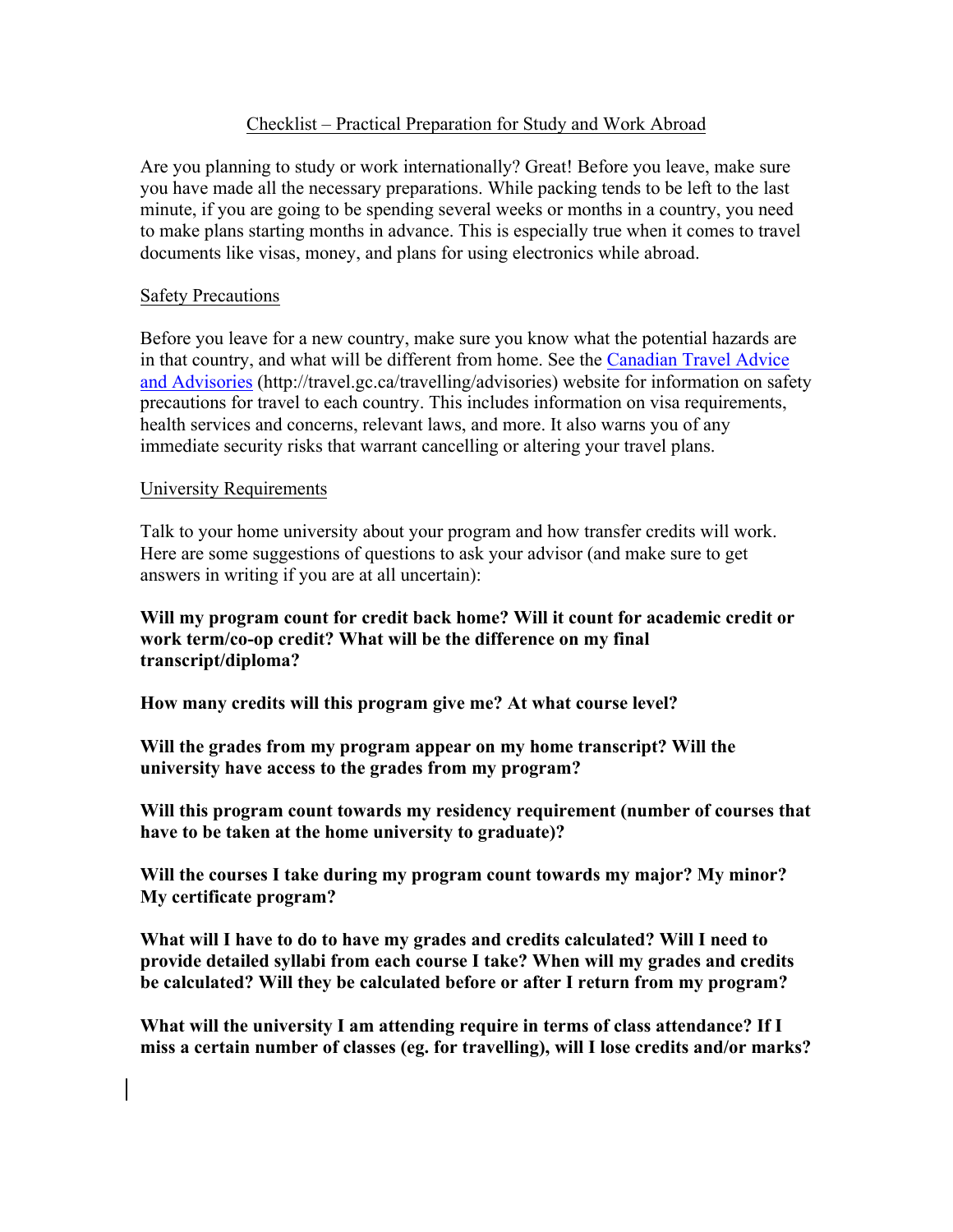### Travel Documents

**Passport** – Is your passport up to date? It should be valid until at least 6 months after your return date. If not, make sure to have it renewed before you go abroad.

**Visa –** How long will you be abroad? Check with an embassy for the country you are visiting to find out about visa requirements. This includes any countries you plan on travelling to for any length of time during your trip. Many programs require you to have a student visa and/or resident permit to register for classes, even if you will not be in the country for very long. Start this process early, as it can take more than three months to get a visa.

(**\*Note:** If you will be travelling to more than one location or will be exiting and reentering the country at various times during your stay, make sure to get accurate information on visa requirements. Many countries or regions require you to have specific visas for travel or re-entry, and some visas apply to entire regions. For example, if you travel to Europe during the summer before your term starts and stay in Europe more than 90 days, you will require a visa that is valid throughout the region and time period of your travels.)

**Boarding pass** – Book your flights well in advance to ensure cheaper prices and convenient travel times. Some countries (with stricter visa requirements) may also require you to have a return flight booked prior to entry.

**Addresses and Contact Information** – Write out the contact information for everywhere you plan to stay and especially for where you will be spending your first night (and how you will be getting there, with train or bus details and confirmations printed out). You may not have Internet access immediately upon arrival, so you should not rely on the ability to access this information online. Also provide someone at home with your itinerary in case of emergency.

**Identification** – Bring copies of your driver's license, birth certificate, credit cards, passport, and any other appropriate identification. Consider applying for an International Student Identification Card (ISIC), which will give you discounts on museums, attractions, and transportation in many countries. Your host school or organization may provide you with a student ID that will be beneficial in your host country, but it will likely not be valid if you travel to other countries during your trip. Also leave a photocopy of all relevant identification at home and at your place of residence in your host country, in case of theft or lost items. In some countries, such as Russia, it may be advisable to carry only copies of your identification, rather than the originals.

**Proof of Insurance** – Many universities will require or recommend that you provide proof of extended medical insurance that will be valid for your time abroad. Bring both a print and an electronic copy of proof of insurance if possible.

**Proof of Medical Testing –** Some countries will require you to show proof that your vaccinations are up-to-date, especially if you will be working in high-risk programs. You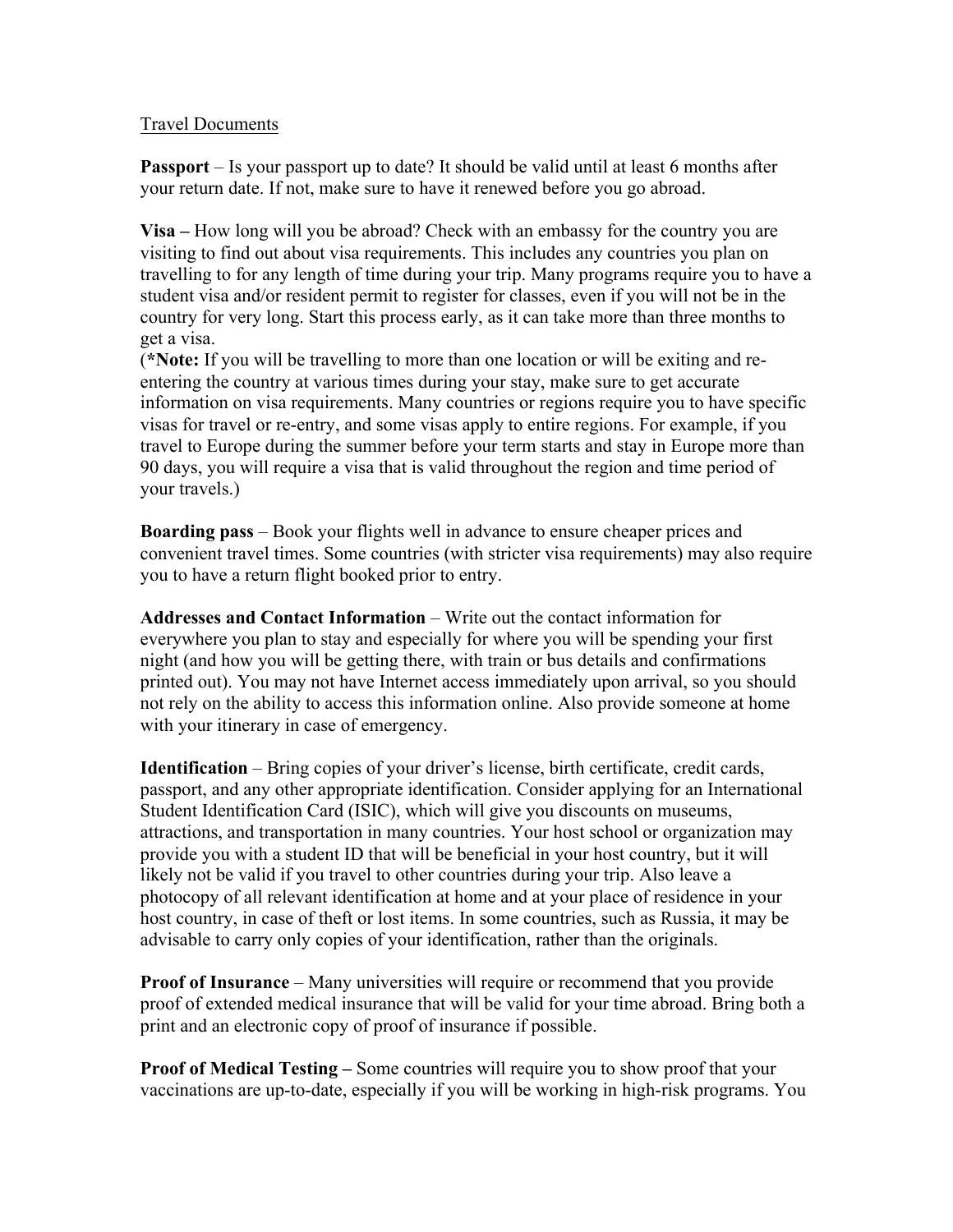will likely need a note from your doctor confirming that you are medically fit to study or work abroad, but you may need additional documentation, such as testing for HIV or tuberculosis. Check the documentation requirements early, as this may be necessary for you to obtain a visa, and the process can be time-consuming.

## Money

**Credit cards** – Make sure your credit cards will be valid for the entire period of time you are abroad. Some credit cards may charge you for transactions abroad, so check with your bank to avoid excessive fees.

**Debit cards** – Make sure your debit cards will be valid for the entire period of time you are abroad. Some debit cards may charge you for transactions abroad (sometimes at a much higher rate than you expect at home), so check with your bank to avoid excessive fees. Ensure that you have sufficient funds in your bank account for the entire time you are abroad, and talk to your bank to ensure that your card will not be cancelled while you are abroad. (Many banks will view transactions abroad as "suspicious activity" if they are not notified of your travel plans in advance.)

**Cash** – If possible, bring some cash in the currency of your destination country, as it is sometimes difficult to exchange currencies when you first arrive, especially in rural areas where you may be arriving by bus or train. If this is not possible (some currencies are not available in Canada), bring some Canadian money that can be converted upon arrival (enough to cover any immediate expenses in case your credit cards are not working or there are no available ATMs).

**Scholarships** – See UVic's information on financing your study abroad program. Also look at government and organizational scholarship opportunities based on the particulars of your international program – many opportunities exist, and scholarships often go unclaimed as very few students are aware of their existence. Apply for scholarships and financial aid early to ensure you have the funds you need to participate in your program.

**Receipts –** While abroad, keep receipts for any major purchases and currency exchanges and for anything you plan to bring back with you. Having these organized and accessible will be invaluable when filling out Customs Declaration Cards and in the event you need to return an item. (It is very common when living abroad to find that an item you have purchased does not work the same way in your host country as it does back home.) Similarly, you may be able to claim Value-Added Tax refunds. Some programs will also reimburse certain purchases, such as textbooks, if receipts are provided.

#### **Electronics**

**\*Note:** Remember to bring chargers for every electronic device you plan on taking with you.

**Outlet adaptors** – Bring at least one outlet adaptor for the local outlets, and make sure it is safe to use with your appliances. Some larger plugs (such as MacBook chargers) may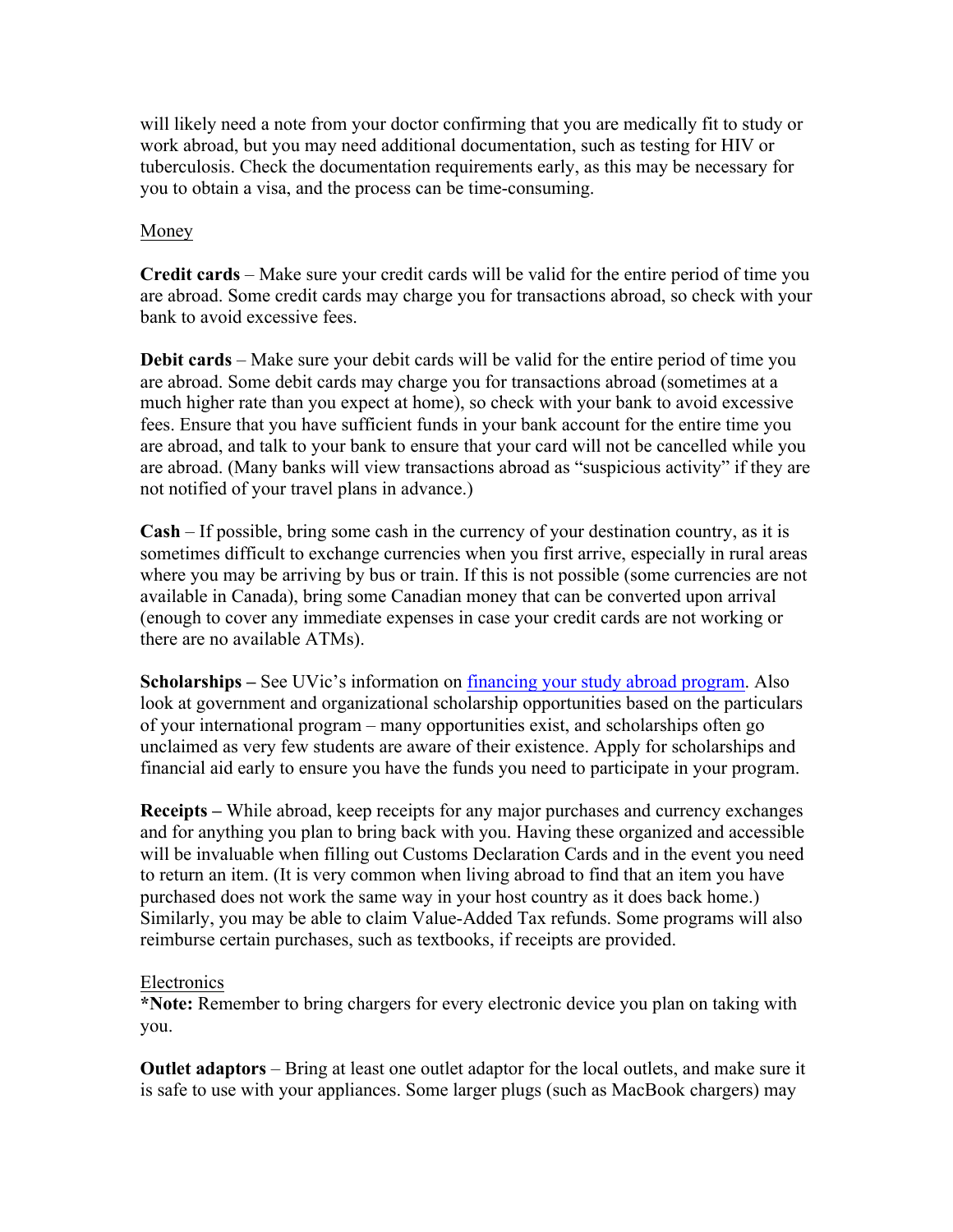fall out of small or flimsy adaptors. If voltage levels are different in your destination country, bring a current converter.

**Camera** – You will want to take pictures on your trip, so make sure to bring a camera, along with a charger and a cable to transfer pictures to your computer. If you are bringing a cell phone (see below), you may choose to use this as your camera instead.

**Cell phone** – Decide whether you need a cell phone while abroad. This will depend on whether you have regular access to the Internet, whether you will be primarily with other international students (who are unlikely to have their own cell phones) or local students and workers, and whether your destination country has readily available cell phone service. Canadian travel plans are often extremely expensive, so if you do choose to have a cell phone, consider buying a cheap phone when you arrive. You can also purchase a SIM card for your phone upon arrival, but many Canadian phones (such as iPhones) will have to be unlocked prior to departure for this to work. Given that cell phone service and plans can vary greatly from country to country, you may wish to make decisions about how you will proceed after you arrive and are able to discuss your needs with local advisors.

**Computer** – Decide whether you need a laptop computer. Where will you be staying? Does your place of residence have computers available? Will you have easy access to university or library computers? Will you be expected to use a personal computer to take notes or write assignments for class? Is a computer likely to be stolen? Electronics and valuables always risk being lost or stolen when you travel abroad, so don't bring anything you can't afford to lose. Consider backing up everything on your computer before you leave and using a web-based system to back-up your files while you are away.

**Internet** – Find out before you leave whether you will have Internet access. If there is no Wireless Internet access, consider buying an Internet stick upon arrival. These sticks, which plug into a USB port on your computer, carry a SIM card and will give you limited data for (usually 3G) Internet on your device. Some buildings may also have wired Internet, which can be accessed using an Ethernet cable. Note that in some parts of the world a reliable Internet connection may be difficult or impossible to find, even with an Internet stick.

**Other electronic devices** – Do you need to bring an MP3 player? A flashlight? A portable GPS? A hair straightener? Figure out what you will need and whether you have the appropriate adapters and converters, as some electronic devices will be seriously damaged by different currents. If you don't require your electronic devices, consider leaving them at home. You will likely find that you don't use them as often as you expected – because you are too busy, or there are insufficient plugs, or your habits naturally shift as you adjust to the new culture.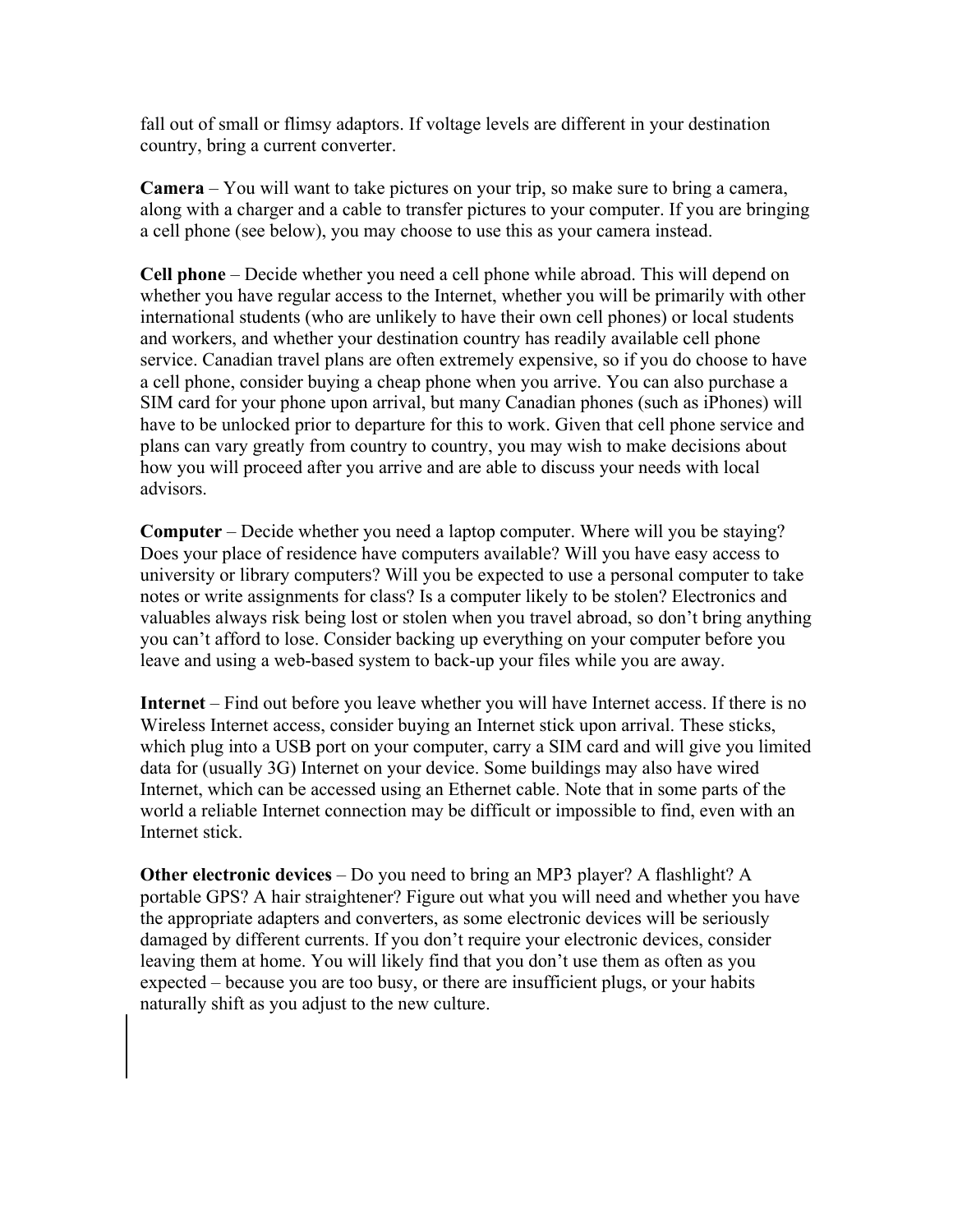# Packing

Now that you've planned for your trip, what do you need to bring? This will depend on the country you are visiting, the type of exchange you are participating in, and the length of time you plan to spend abroad. It will also depend on your personal needs and preferences. You most likely **will not** need to pack everything on this list – check the climate of your destination country before packing. Still, you can refer to the guidelines below for some suggestions of items you may need to bring.

## **Clothing –**

- o 2 weeks of underwear (it may be difficult to do laundry more frequently than this)
- o 2 weeks of socks
- o Undershirts/bras
- o T-shirts/tank tops
- o Long-sleeve shirts
- o Sweaters/sweatshirts
- o Warm jacket
- o Rain jacket
- o Jeans
- o Sweatpants
- o Work pants
- o Shorts
- o Skirts
- o Nylons
- o Belt
- o Pajamas
- o Bathing suit
- o Hat
- o Exercise clothes (and any sports equipment you will need for your sport of choice, such as cleats or a mouthguard)
- o Nice outfit (for dinners out, etc.)
- o Sandals
- o Running shoes
- o Dress shoes
- o Walking shoes (expect more difficult walking surfaces in many countries, and consider leaving high heels behind)
- o Rain/snow boots
- o Scarves
- o Gloves
- o Shawl (in some countries, women will need to cover their shoulders to enter cathedrals and other religious buildings)
- o Watch (especially if you do not plan to buy a phone)
- o Jewelry
- o Umbrella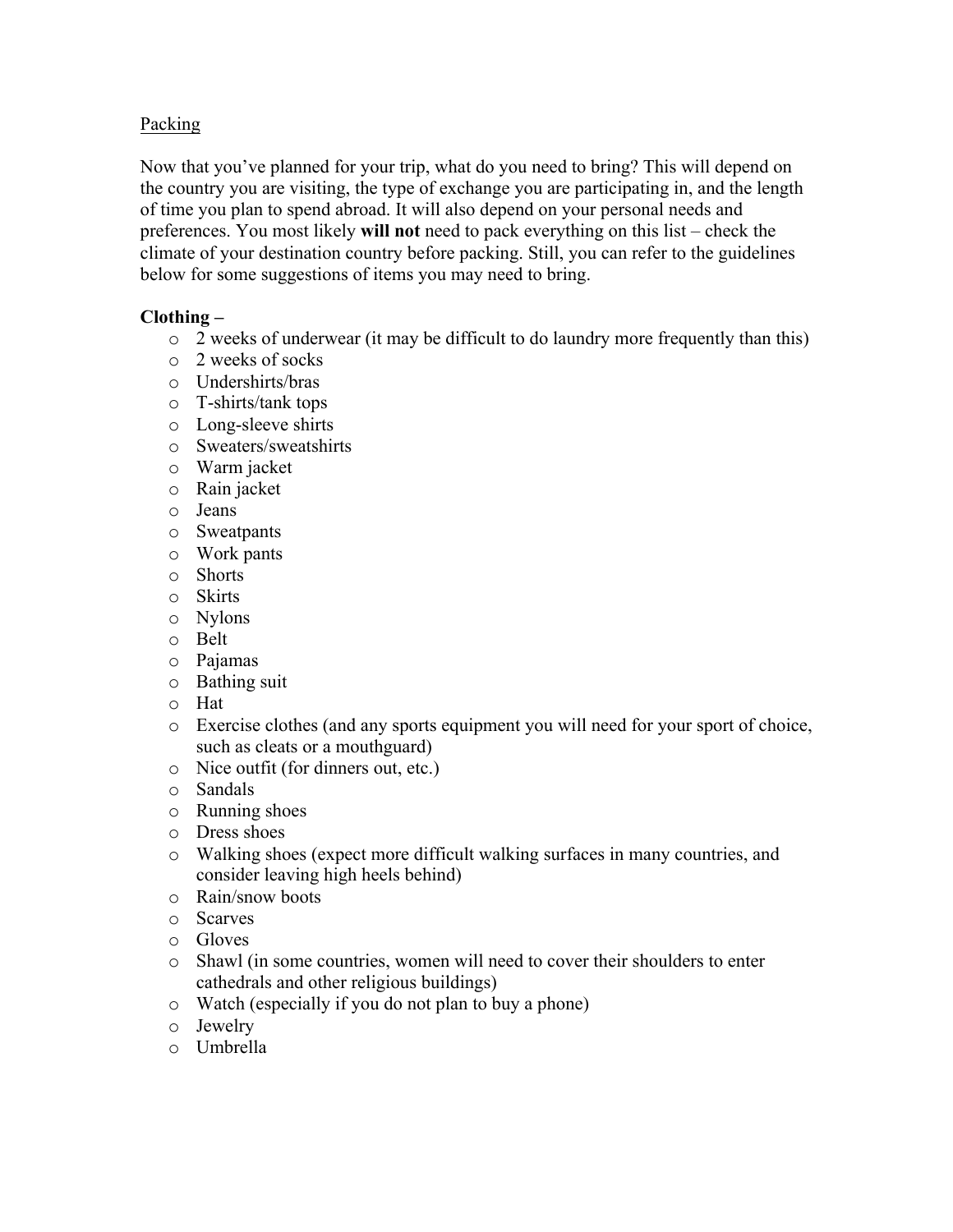\***Note:** Keep in mind the cultural expectations of your destination country. While you should feel comfortable in whatever you choose to wear, some cultures may frown upon certain styles of dress, and some articles of clothing may even be forbidden.

## **Toiletries –**

- o Toiletries bag
- o Soap
- o Deodorant
- o Shampoo/conditioner
- o Toothbrush/toothpaste/dental floss
- o Feminine hygiene products
- o Hair brush
- o Hair elastics
- o Razors/shaving cream
- o Tweezers
- o Glasses case/cleaner
- o Sunglasses
- o Contact lenses/solution
- o Nail file/clippers
- o Makeup
- o Lip balm
- o Sunscreen
- o Moisturizer/skin care products
- o Band-Aids/blister pads (important if you expect to be walking a lot)
- o Allergy medication
- o Painkillers
- o Birth control (enough for your entire stay)
- o Other over-the-counter medications (Check the restrictions on over-the-counter medications in your destination country, as they may be different from Canada.)
- o Prescription medications (enough for your entire stay)
- o Vitamins/supplements
- o Tissues/toilet paper (especially if you will be travelling by bus, train or car during your time abroad)
- o Towel
- o Face cloths

\***Note:** Most toiletries will be available for purchase in your host country, so only bring enough for the first month or so (or if you have a preferred brand or sensitivities that may affect the ease of purchasing alternative products).

\***Note:** Any liquids to be taken in carry-on luggage must meet airline requirements and fit in a 1 L Ziploc bag. If you are planning to go on short trips by plane during your time abroad, consider bringing travel-sized packages of things like shampoo and toothpaste.

#### **School –**

- o Notebook
- o Journal
- o Dictionary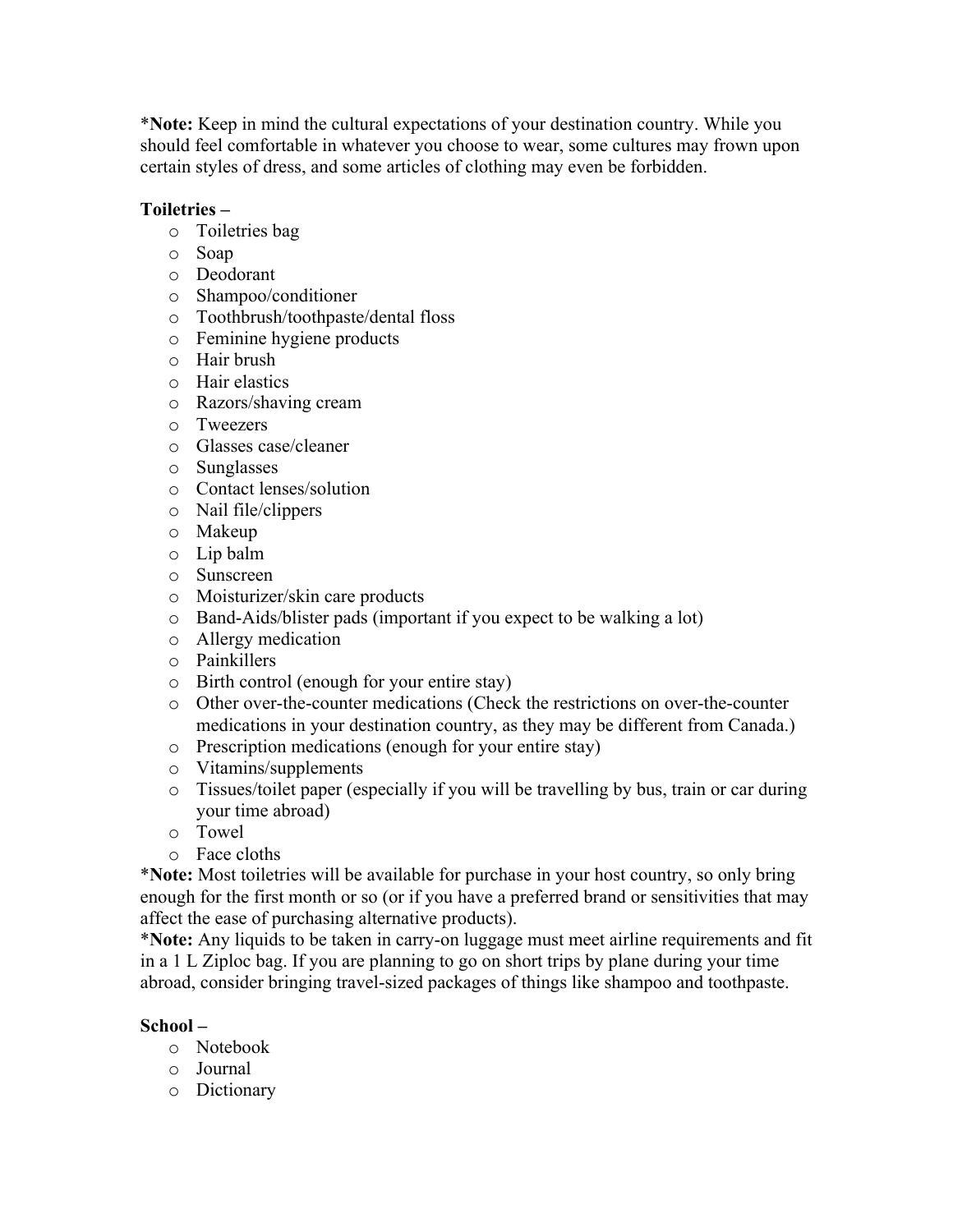- o Calendar/day planner
- o Pencils/Pens/Erasers
- o Highlighters
- o Laptop if required

\***Note**: Expectations for school supplies vary widely from country to country, so expect to purchase most of your school supplies upon arrival. In some countries (eg. Germany), it is difficult to purchase a day planner for the current year (they are available instead for the upcoming calendar year), so consider bringing your own.

## **Miscellaneous –**

- o Electronics (see above)
- o Alarm clock
- o Batteries
- o USB key
- o Headphones
- o Chargers for all electronic devices
- o Travel documents (see above)
- o Money, cards and photocopies of cards (see above)
- o Wallet/purse
- o Money belt
- o 2-3 books (you can trade or purchase new ones in your host country)
- o Sleeping bag or sheets (only if required)
- o Backpack
- o Water bottle (empty for airport security)
- o Reusable shopping bags
- o Laundry bag
- o Gifts for your hosts (something specific to your hometown or country)
- o Playing cards
- o Travel guide
- o Sentimental items/photos (nothing you can't afford to lose)

#### Additional Packing Tips

**Roll your clothing** – To save space in your suitcase, roll your clothing tightly rather than folding.

**Don't overpack** – You can buy clothing and other items upon arrival – especially if you will be in your host country over several different seasons. Bring layers and items that can be used to create multiple different outfits. If you overpack, you may face overweight charges of several hundred dollars for your flights – each way! In many parts of the world, it is also less common to have large wardrobes, so don't feel self-conscious if you have less clothing than you are accustomed to. Bring clothing that can be machinewashed and hang-dried. Expect washing machines to be set to higher temperatures than in North America, which often results in colours running; take care to separate colours the first time you use the washing machines.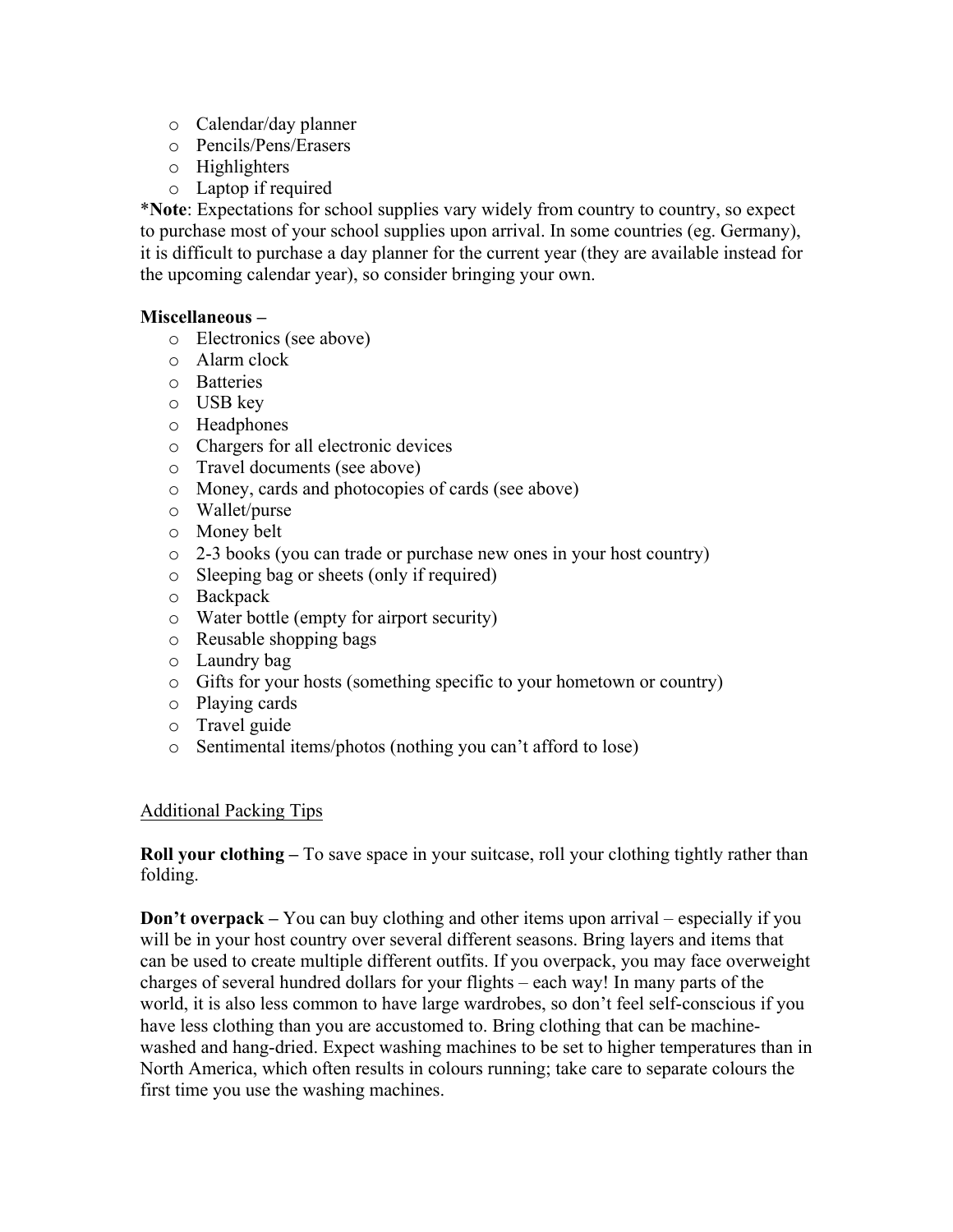**Bring things you can leave behind –** You are likely to want to buy souvenirs, gifts and clothing while you are away. So bring clothing you can leave behind! Better yet, you can donate some of your used clothing to a local shelter or charity when you leave.

**Bring gifts for your hosts –** Especially if you are living with a host family, bring gifts for each member of the family (and consider bringing extras in case there are additional people who might expect them). Bring something symbolic of your country or hometown. Canadian memorabilia could include maple syrup or cookies, Canadian flags, memorabilia from the Vancouver Olympics or your favourite sports team, dream catchers, inukshuk figurines, etc.

**Check customs regulations and airplane cabin regulations –** Bring important documents, money and a change of clothes in your carry-on, but check prohibited or restricted items such as liquids, scissors and knives. Check the customs regulations for the country you are visiting to ensure that you do not import any illegal items. This is also important on your return trip – Canada prohibits the import of items such as unpasteurized cheese, large quantities of cigarettes or alcohol and many animal products. It can be very disappointing to have to discard a gift or souvenir when you return through Canadian Customs because it is prohibited for import.

#### What Not to Bring

What items should you wait to buy until you arrive in your destination country? This will depend on the details of your program, but, generally, most basic toiletries, medical supplies (other than prescription medication) and other essentials can be purchased abroad with little difficulty. Here are some examples of things you should not bring with you and why:

**Hair dryers, etc. –** Large, heavy items of this nature can be purchased abroad relatively cheaply and won't take up space in your luggage. They are also more likely to accept local electrical currents if purchased upon arrival. You may well choose to leave these items behind – perhaps with another international student. Similarly, sometimes you are fortunate enough to be the recipient of a departing student's accumulated products. "Pay it forward."

**Alcohol and other prohibited goods** – As mentioned above, check the restrictions for importing goods into your host country. Alcohol, cigarettes, weapons and many food items will create delays at Customs and Immigration and may be confiscated.

**Large quantities of toiletries –** Unless you are reliant on a particular brand, don't bring enough toiletries to last you from several months to a year or more abroad. This will take up valuable space in your luggage, and medications and other toiletries can usually be purchased abroad at relatively cheap prices.